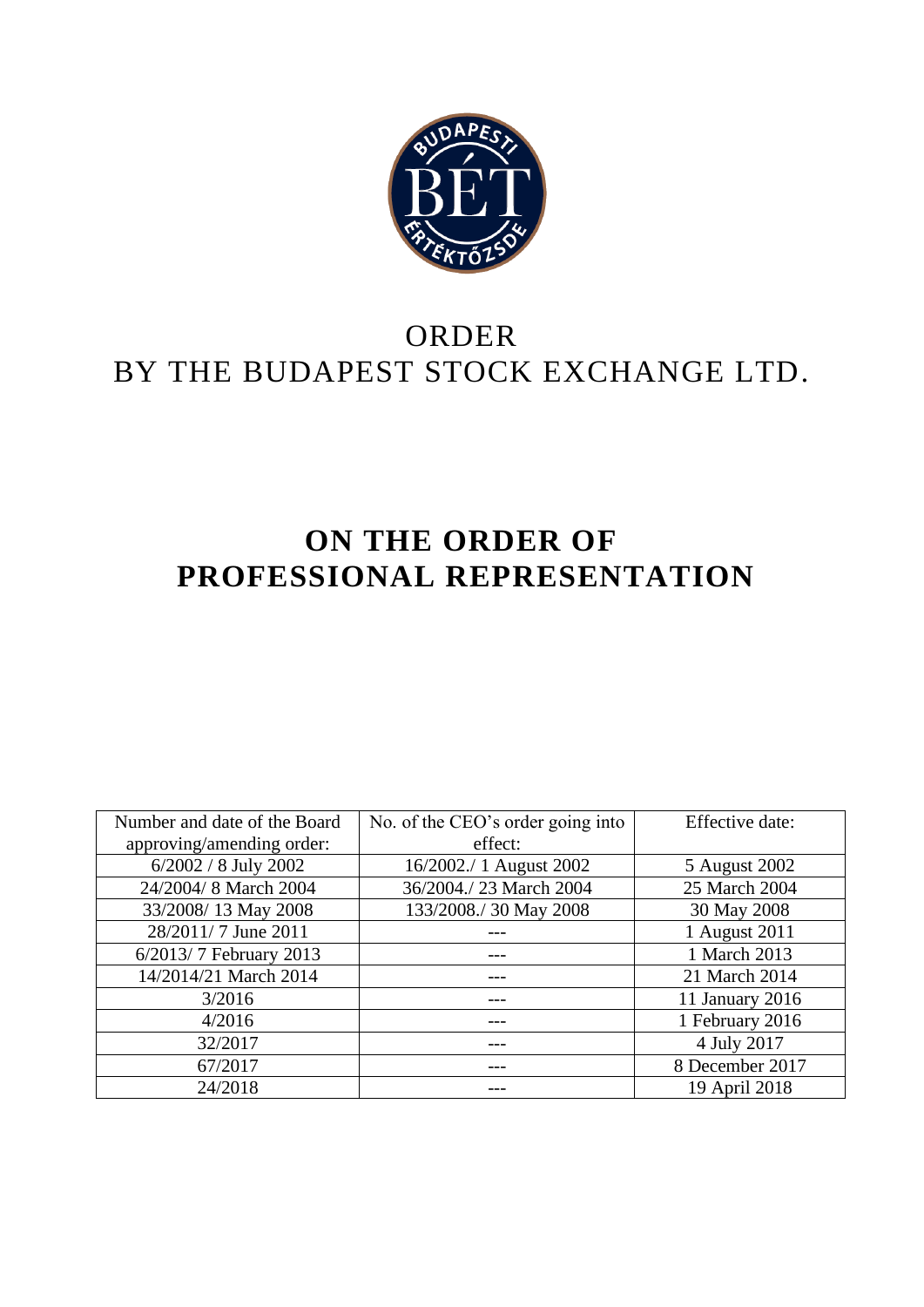## **CONTENTS**

| 1.           | PURPOSE, SUBJECT MATTER, PRINCIPLES AND EFFECT OF THE                                    |    |
|--------------|------------------------------------------------------------------------------------------|----|
| <b>ORDER</b> |                                                                                          | 3  |
|              | <b>RELATED BASIC TERMS</b>                                                               | 4  |
| 2.           | JOINT RULES APPLICABLE TO THE COMMITTEES                                                 | 6  |
| 3.           | <b>REPRESENTATION OF THE NTERESTS OF EXCHANGE ISSUERS</b>                                | 9  |
| 4.           | <b>REPRESENTATION OF THE INTERESTS OF SECTION MEMBERS</b>                                | 10 |
| 5.           | REPRESENTATION OF THE INTERESTS OF THE INVESTORS                                         | 11 |
|              | <b>RULES FOR THE ELECTION OF THE PERSON REPRESENTING THE</b><br><b>INVESTORS</b>         | 11 |
| 6.           | <b>ISSUES WITHIN THE SCOPE OF TASKS OF THE MARKET PLAYERS'</b><br><b>ORGANISATIONS</b>   | 13 |
|              | <b>REPRESENTATION OF THE INTERESTS OF SECTION MEMBERS AND</b><br><b>EXCHANGE ISSUERS</b> | 13 |
|              | <b>REPRESENTATION OF INVESTOR INTERESTS</b>                                              | 13 |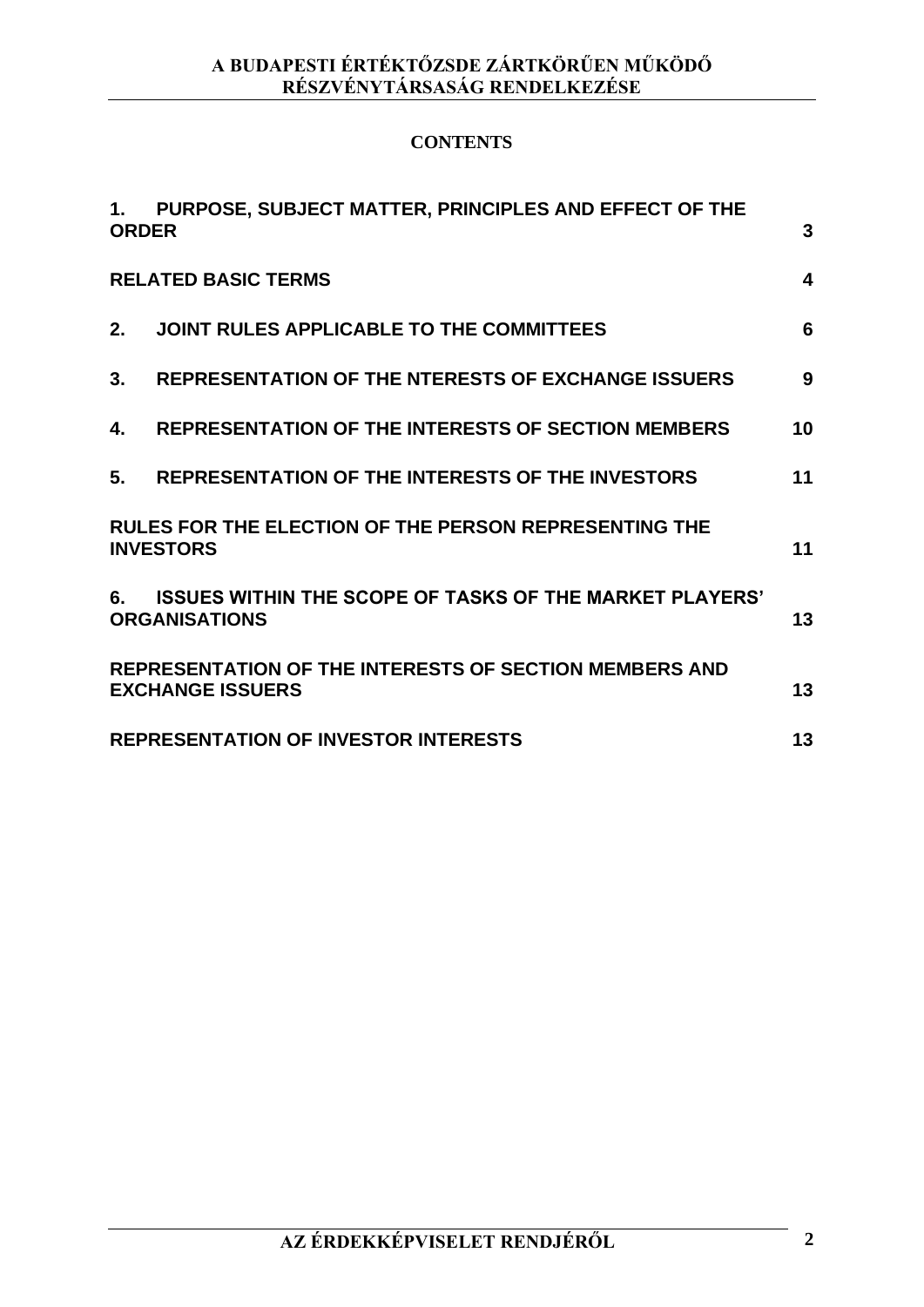#### **1. PURPOSE, SUBJECT MATTER, PRINCIPLES AND EFFECT OF THE ORDER**

#### 1.1 Purpose of the Order

- 1.2.1.The purpose of the order entitled "Order by the Budapest Stock Exchange Ltd. on The Order of Professional Representation" (hereinafter: Order) is to control the professional representation of the Section Members, Exchange Issuers and Investors in professional issues during the operation of the Budapest Stock Exchange Ltd. (hereinafter: Exchange) as the legal successor of the Budapest Stock Exchange in compliance with the effective regulations of the law and the provisions of the Deed of Foundation.
- 1.2.2.The purpose of the regulation is to provide a formal forum for the Section Members, the Exchange Issuers and the Investors to communicate their ideas regularly to the Exchange on relevant issues in order to shape the relevant Exchange Rules accordingly and, in this way, the relevant Exchange decisions are drafted in such a way as to provide an opportunity for professional organisations to voice their opinions in the preparatory phase of decision making.

#### 1.2 The Subject Matter of the Order

1.2.3.The subject matter of the Order is to define the rules of procedure relevant to the legitimate election of the persons and Committees representing the Section Members, the Exchange Issuers and the Investors and to determine the issues within the scope of activities of the Market Players' Organisations and to record the rights and responsibilities of the persons under the scope of the Order in compliance with the objective referenced in the Order.

#### 1.3 The Scope of the Order

1.2.4.The personal scope of the Order includes the senior officials, competent employees and those eligible to participate in the election of the Market Players' Organisation, as well as the Market Players' Organisation.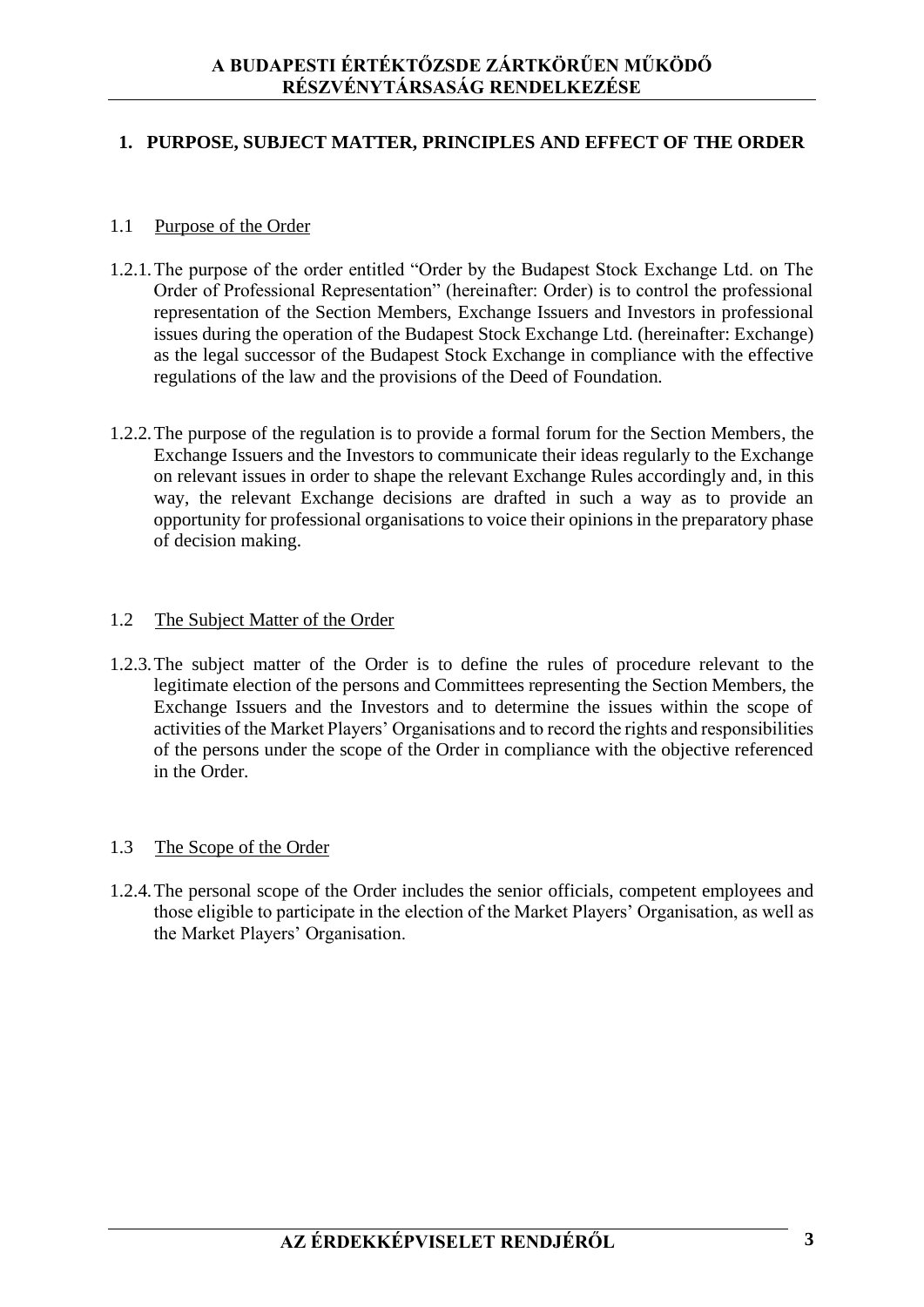## **RELATED BASIC TERMS**

| <b>Regulations on Listing, Continued</b><br><b>Trading, and Disclosure:</b> | The Budapest Stock Exchange Ltd Regulations on<br>the Rules for Listing, Continued Trading, and<br>Disclosure.                                                          |
|-----------------------------------------------------------------------------|-------------------------------------------------------------------------------------------------------------------------------------------------------------------------|
| <b>Committees:</b>                                                          | The joint name for the Listing Committee and the<br>Trading Committee.                                                                                                  |
| <b>Market Players' Organisations:</b>                                       | Persons representing the Section Members, the<br>Exchange Issuers and the investors.                                                                                    |
| <b>Supervisory Authority:</b>                                               | Magyar Nemzeti Bank (MNB), acting in its role of<br>the supervision of the financial intermediary<br>system.                                                            |
| <b>Board of Directors:</b>                                                  | The Board of Directors of the Budapest Stock<br>Exchange Ltd.                                                                                                           |
| <b>Affiliated Company</b>                                                   | A term with the meaning ascribed thereto in the<br>CMA.                                                                                                                 |
| <b>Issuer:</b>                                                              | A term with the meaning ascribed thereto in the<br>Regulations on Listing, Continued Trading, and<br>Disclosure.                                                        |
| <b>General Meeting:</b>                                                     | The general meeting of the Budapest Stock<br>Exchange Ltd.                                                                                                              |
| <b>Disclosure Regulations:</b>                                              | The regulations of the Budapest Stock Exchange<br>Ltd concerning the procedure for establishing an<br>Exchange Rule and the rules for the disclosure of<br>such a rule. |
| <b>Section Member:</b>                                                      | A term with the meaning ascribed thereto in the<br>Section Membership Regulations.                                                                                      |
| <b>Section Membership Regulations:</b>                                      | Regulations by the Budapest Stock Exchange Ltd<br>on Section Membership.                                                                                                |
| <b>Exchange Rule:</b>                                                       | A term with the meaning ascribed thereto in the<br>Disclosure Regulations.                                                                                              |
| <b>CMA:</b>                                                                 | Acronym for Act CXX of 2001 on the Capital<br>Market.                                                                                                                   |
| CEO:                                                                        | The CEO of the Budapest Stock Exchange Ltd.                                                                                                                             |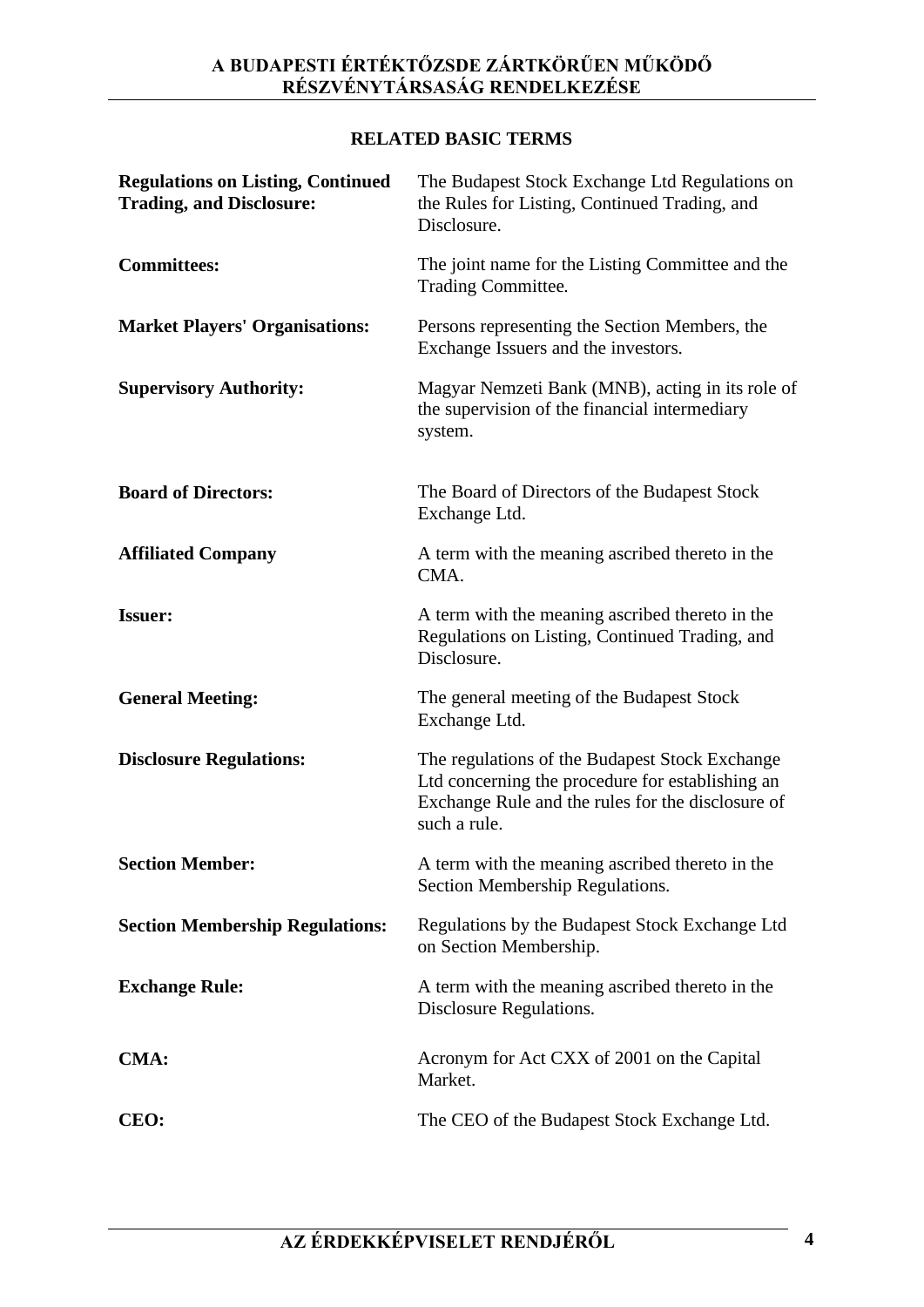Any terms used in the Order and left undefined in this chapter shall be governed pursuant to the terms defined in the CMA.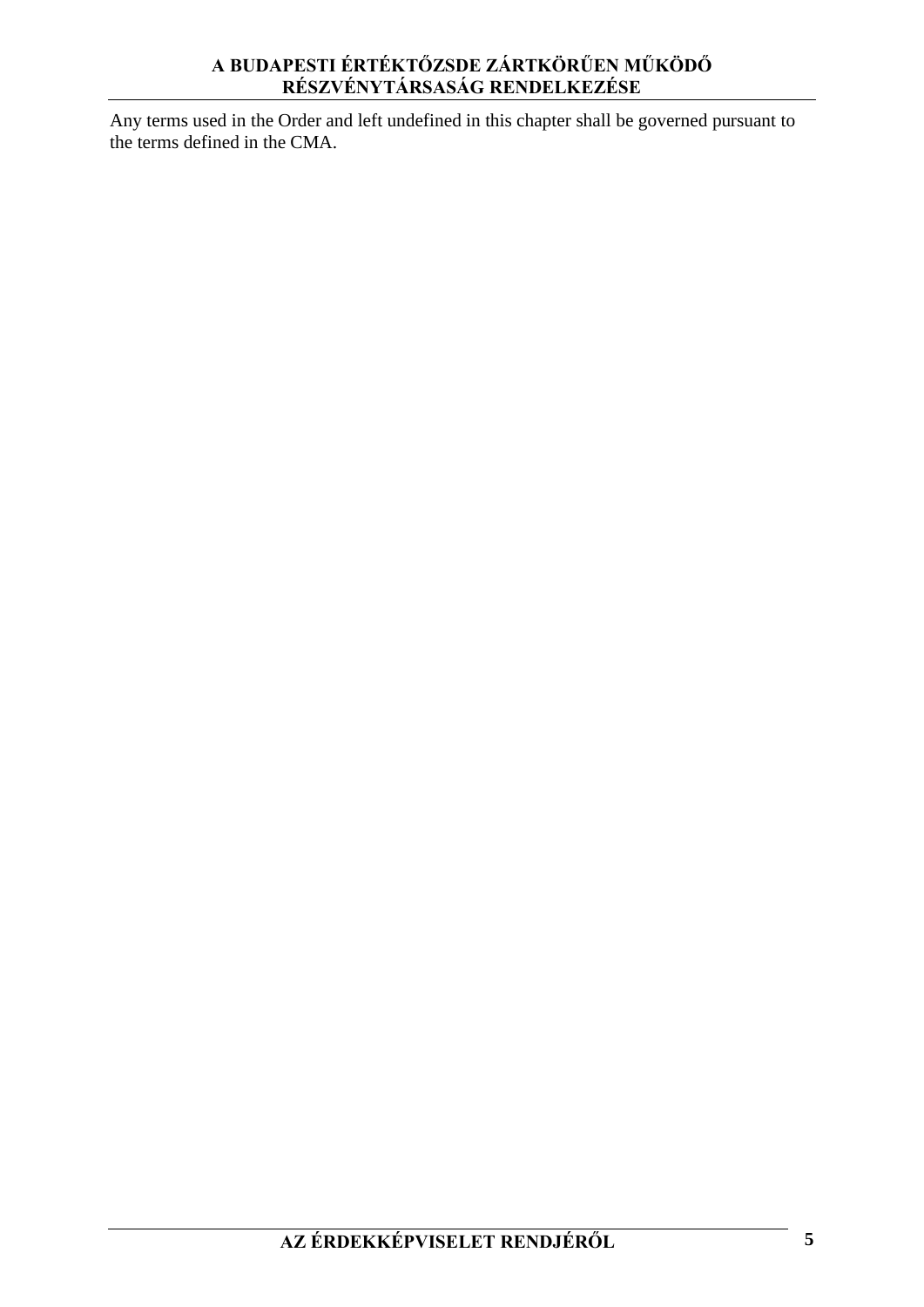#### **2. JOINT RULES APPLICABLE TO THE COMMITTEES**

- 2.1. Mandates entitling for membership in the Committees is determined by the Board in accordance with the rules included in this Order.
- 2.2. Mandates entitling for membership in the Committees are obtained by Issuers and Section Members, not natural persons. All the companies obtaining a mandate shall name a concrete natural person who has appropriate professional experience regarding the work of the Committee and who will represent in the Committee the company obtaining the mandate. Instead of the appointed person, with a written statement sent to the Stock Exchange, the company obtaining the mandate has a right to appoint another person to participate in the work of the Committee. The member appointed by the company has the right to delegate a proxy instead of himself while previously informing the Stock Exchange. The authorization shall be in a written form, submitted to the chairman of the Committee meeting and attached to the Committee minutes. With a regular authorization, the proxy has full power of representation, and has a right to vote for and on behalf of the principal.
- 2.3. The composition of the Committees is reviewed every three years; the new composition of the Committees is approved by the Board every three years and at the latest the last Board meeting previous to the first Committee meeting with new composition. Mandates entitling for membership in the Committees are valid until the mandates specified by the Board on the basis of the next review. All announcements regarding mandates entitling for membership in the Committees shall be published in accordance with the provisions of the Publication Bylaws.
- 2.4. The ranking order in accordance with the criteria entitling for Committee mandates is determined by the CEO.
- 2.5. In the event that the same ranking is achieved by several Exchange Issuers or Section Members, it is determined by the Board which company obtains mandate entitling for membership in the Committees. In such a case, all the companies achieving the same ranking are requested by the CEO to nominate a candidate.
- 2.6. Exchange Issuers and Section Members obtaining mandates in the Committees are requested in writing by the CEO to name the person representing them. The companies obtaining mandates in the Committees shall announce their candidates to the CEO in writing within 8 (eight) days of reception of the request.
- 2.7. Section Members and Exchange Issuers obtaining mandate in the Committees are not obliged to accept their mandate entitling their participation in the Committees, and they may at any time abandon their right to participate in the Committees with a written announcement sent to the CEO. Also, in the event that the respective Exchange Issuer or Section Member fails to announce the name of its candidate to the CEO by the deadline specified in 2.6, it shall be regarded as not wishing to use its mandate.
- 2.8. In the event that any of the companies obtaining mandate in the Committees do not wish to participate in the work of the Committees (including the case when due to failure to name the candidate by deadline it shall be regarded as such, according to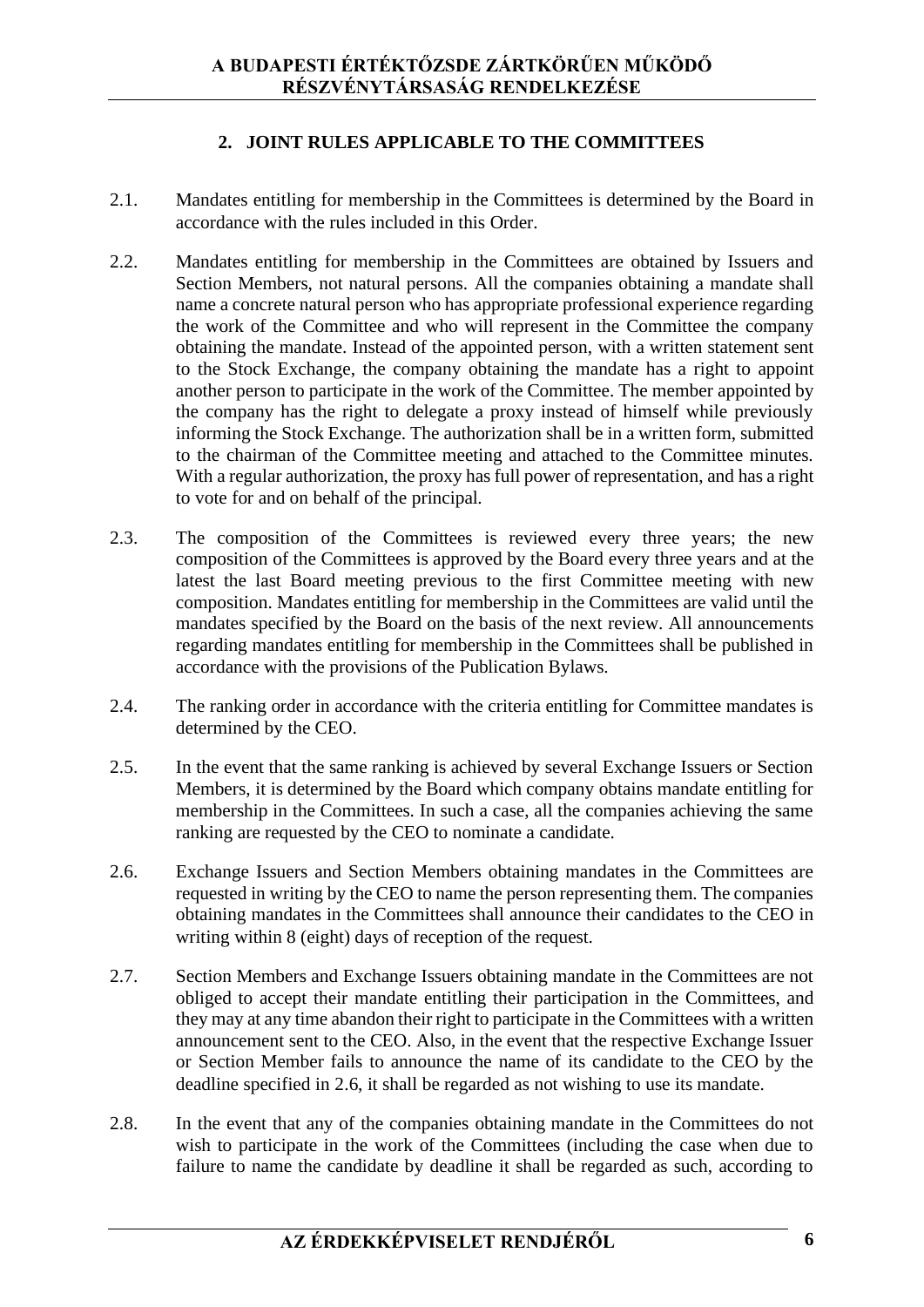2.7), then the right to participate in the Committee is obtained by the company next in the ranking order for mandates in the Committees.

- 2.9. The ranking order for mandates in the Committees and the names of the persons nominated by the companies listed in the ranking order are submitted to the Board by the CEO at the meeting under section 2.3.
- 2.10. The Board has the right to reject the member nominated by the company obtaining mandate in the Committees at any time after the appointment – including at the time of the review of the composition of the Committees and at any time before the expiry of the term – in duly justified cases, in particular, if the Board so decides that the appointed person lacks the necessary professional experience regarding the tasks of the given Committee, or if the appointed person uses or has used the membership in a manner incompatible with the purpose or dignity of the Commission, or if the appointed person did not attend in person or by way of a proxy at least half of the Committee meetings held in that year In the event that the Board rejects the person nominated by the company obtaining a mandate in the Committee, the Exchange shall invite the company by e-mail to nominate a new member within 8 days from the receipt of such notification. In the event of failure to comply with the deadline, the provisions of Section 2.8. shall apply mutatis mutandis.
- **2.11.** The Board has the right to decline the granting of a mandate to the entitled entities or withdraw the mandate before it expires in duly justified cases, in particular, if the company concerned has been severely sanctioned by the Supervisory Authority or the nominated person has been rejected by the Board at least twice within a calendar year. In case of this point, the provisions of Section 2.8. shall apply mutatis mutandis.
- 2.12. The Board also has the right to delegate members to all the Committees. The Board may exercise this right at any time, both during the review of the composition of the Committees and after the review, before the expiration of the mandates of the Committees. The Board is entitled to delegate no more than three other members to the Committees and these members may only be persons independent of the Exchange, the Exchange may not delegate any of its employees or officials as members of the Committees. When selecting the members delegated by the Board, the Board shall take into consideration the balanced representation of the market. The nomination by the Board is personal, the member thus nominated may only participate in person in the work of the respective Committee, and the Board has the right at any time to nominate another person instead of the person delegated.
- 2.13. An additional member is delegated by the Exchange to each Committee who has no right to vote.
- 2.14. Within the framework of the Order, the Committees are free to set and accept their charter, provided that the charter is submitted by the chairman to the Board of Directors within 30 (thirty) days of its approval.
- 2.15. Members nominated by the companies obtaining mandate in the Committees shall attend at least half of the meetings held in the given year in person or by way of a proxy, otherwise the Board has the right to withdraw the mandate for membership in the Committee in the following year from the company nominating the member even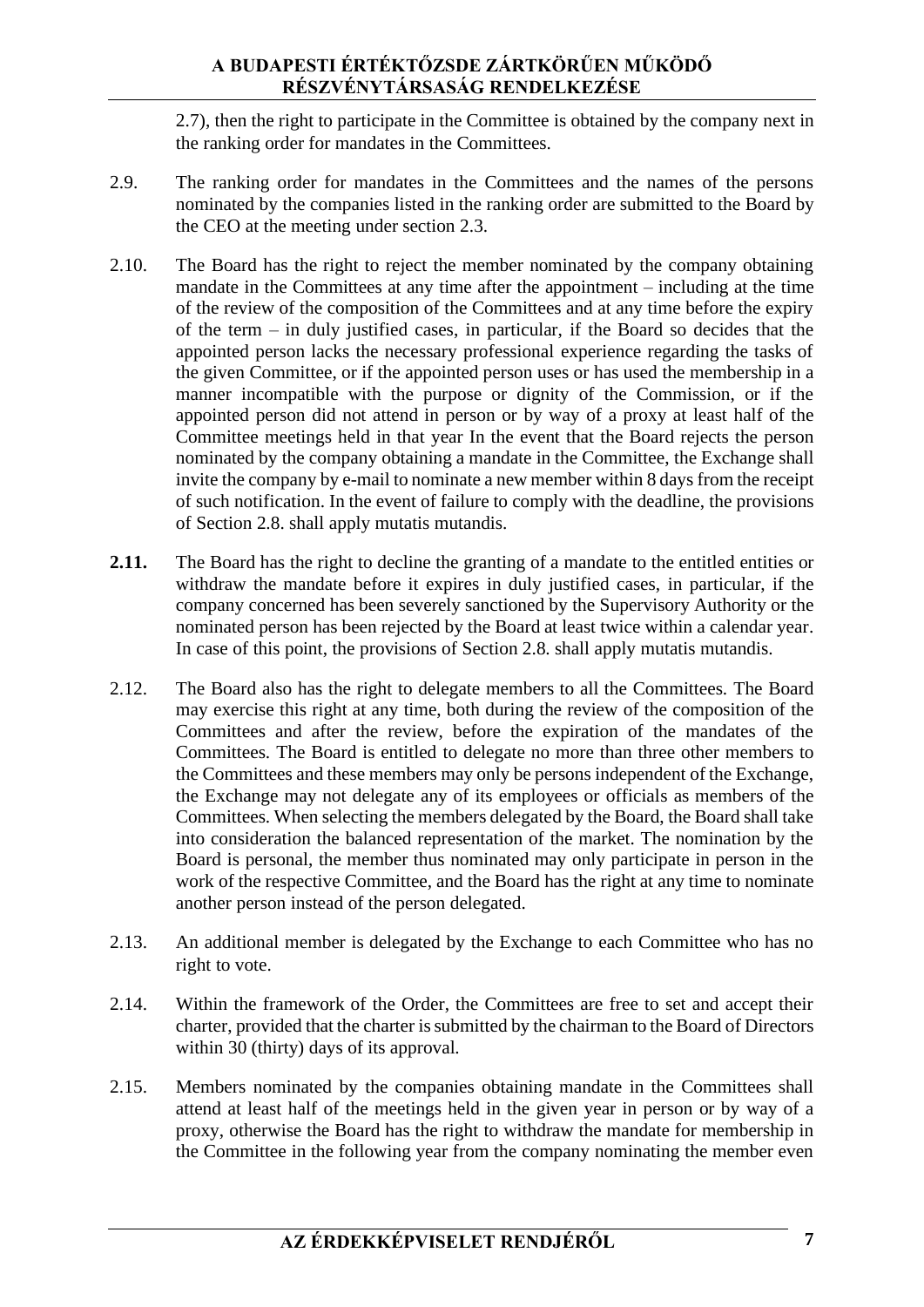if the company meets all the criteria necessary for the mandate entitling for membership in the Committee.

2.16. The company obtaining a mandate in the Committee loses its mandate if its section membership or its capacity as an Issuer is terminated. In the event that the mandate of the company obtaining a mandate in the Committee is terminated prior to the following review of the composition of the Committees, this circumstance does not require the modification of the composition of the given Committee. However, when justified, the Board may decide to replace the Committee members on the basis of the order formed during the previous review, in compliance with the rules of this chapter.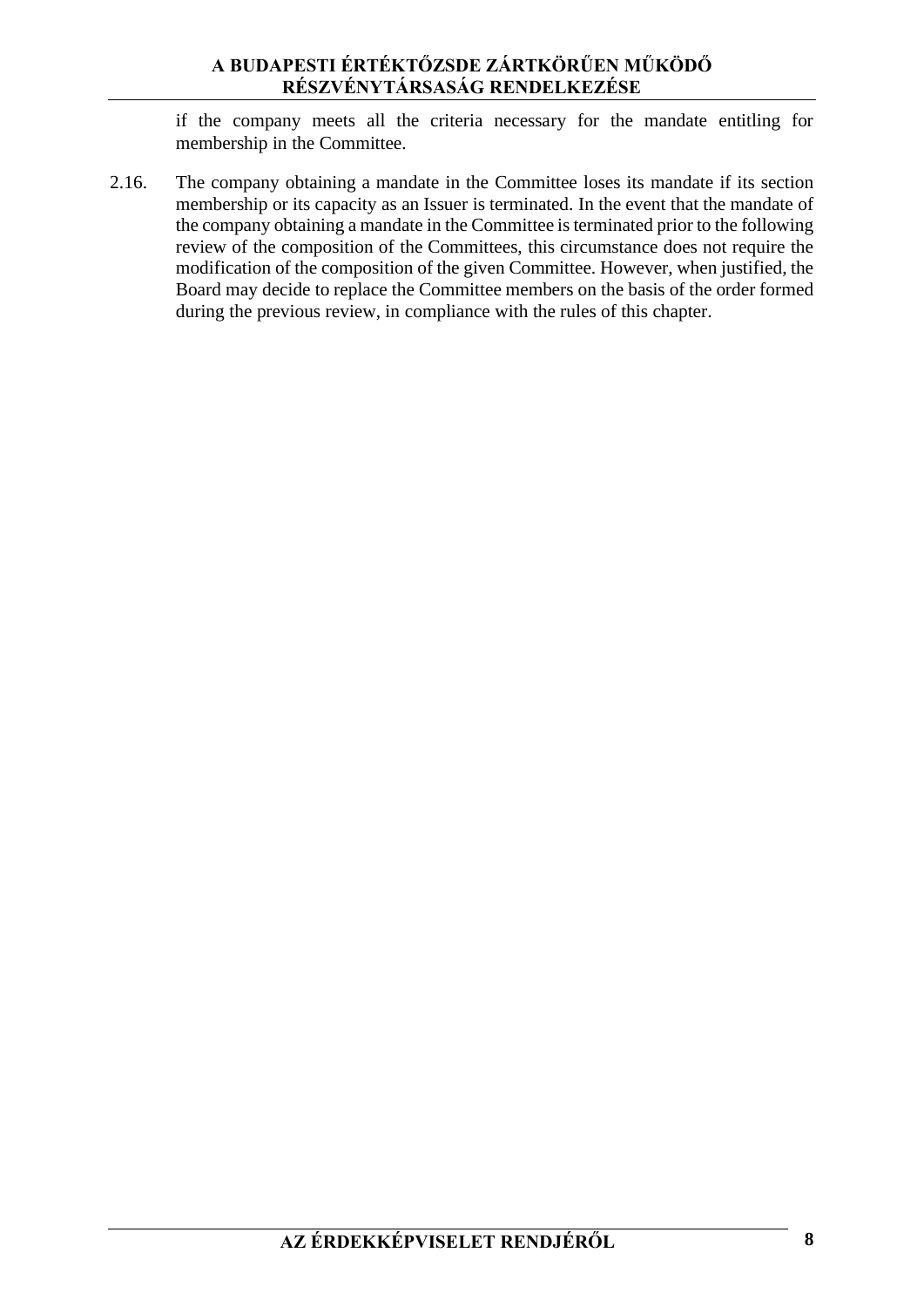#### **3. REPRESENTATION OF THE NTERESTS OF EXCHANGE ISSUERS**

- 3.1. The interests of the Exchange Issuers are represented by the Chairman of the Listing Committee, elected in accordance with the rules included in this chapter.
- 3.2. The Listing Committee consists of a minimum of nine and a maximum of twelve members, who are appointed by the Board on the basis of section 2.13 of the Order and the following criteria.
- 3.3. Each of the issuers of the shares of the 4 (four) biggest weight in the closing BUX basket of the year preceding the review of the composition of the Committees receives a mandate entitling for membership in the Listing Committee.
- 3.4. Both issuers of the shares of the 2 (two) biggest weight in the closing BUMIX basket of the year preceding the review of the composition of the Committees receive a mandate entitling for membership in the Listing Committee.
- 3.5. In the event that any of the four Section Members obtaining a mandate for membership in the Listing Committee under 3.3 also obtained a mandate for membership in the Committee under 3.4, then the mandate is obtained by the next company in the ranking order according to 3.3.
- 3.6. Each of the 2 (two) Section Members which conclude the most Public Transactions in accordance with the "Regulations of the Budapest Stock Exchange for Listing, Continued Trading and Disclosure" obtains a mandate for membership in the Listing Committee as regards the shares and bonds listed on the Stock Exchange in the 5 calendar years preceding the review of the composition of the Committees. The Public Transactions shall be disregarded if the Section Member is engaged in a transaction issued by an Affiliated Company of the Section Member, or if the Section Member becomes subject to insolvency or bankruptcy proceedings in the period of time described in this section.
- 3.7. A maximum of two additional members may be delegated to the Committee by the Board if considered necessary.
- 3.8. The Chairman of the Committee is elected from among the members of the Committee by a simple majority.
- 3.9. The Committee holds its meetings as necessary, but at least once in each calendar quarter.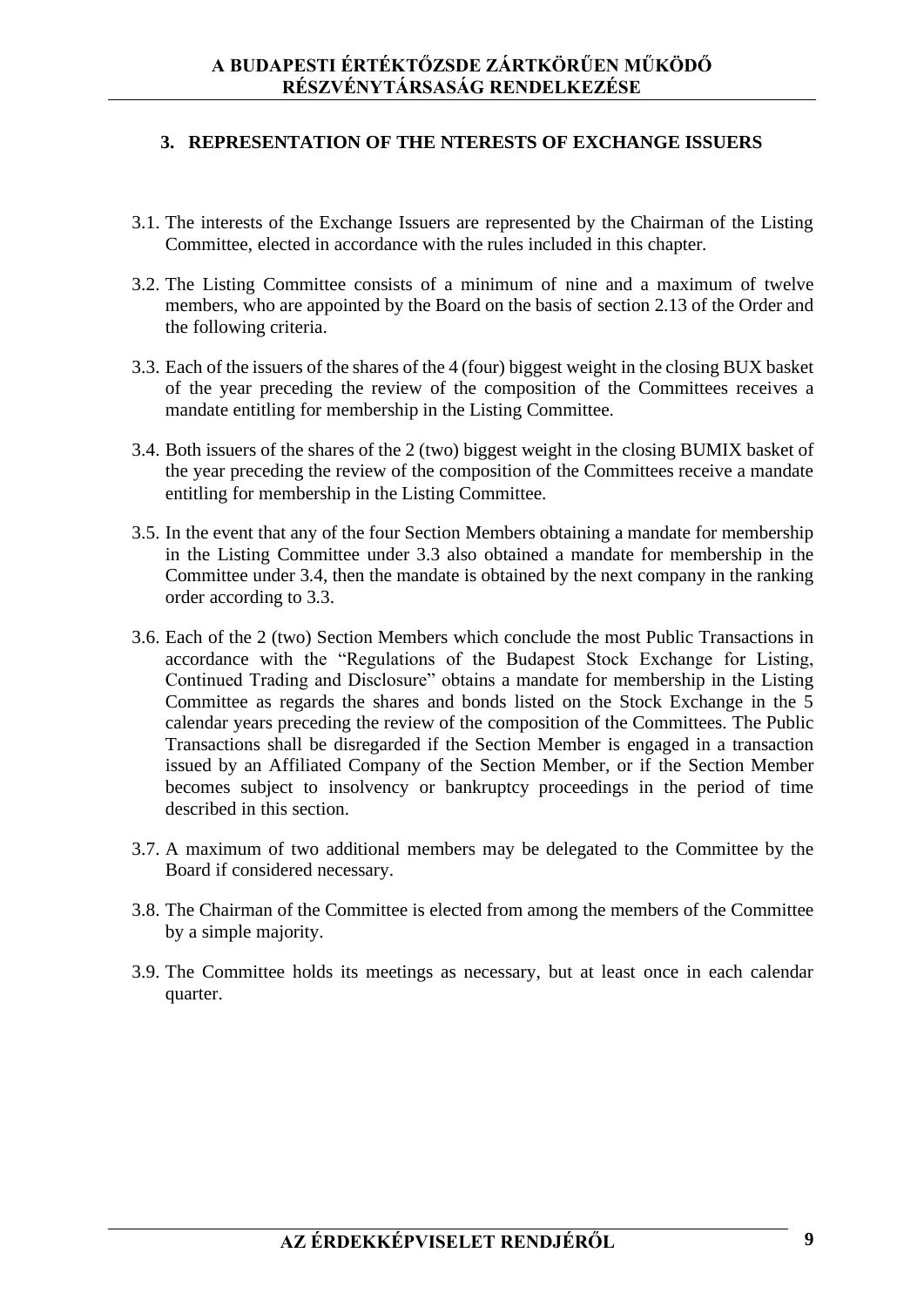### **4. REPRESENTATION OF THE INTERESTS OF SECTION MEMBERS**

- 4.1. The interests of the Section Members are represented by the Chairman of the Trading Committee, elected in accordance with the rules included in this chapter.
- 4.2. The Trading Committee consists of a minimum of nine and a maximum of twelve members, who are appointed by the Board on the basis of section 2.13 of the Order and the following criteria.
- 4.3. A mandate is obtained for membership in the Trading Committee by each of the first 6 (six) Section Members on the spot market turnover list preceding the review which have a right to trade in at least two stock exchange sections.
- 4.4. A mandate is obtained for membership in the Trading Committee by each of the first 2 (two) Section Members on the list of transaction fees payable in the derivatives and commodities sections on the basis of annual turnover preceding the review which have a right to trade in at least two stock exchange sections.
- 4.5. In the event that any of the six Section Members obtaining a mandate for membership in the Trading Committee under 4.3 also obtained a mandate for membership in the Committee under 4.4, then the mandate is obtained by the next company in the ranking order according to 4.3.
- 4.6. A maximum of three additional members may be delegated to the Committee by the Board if considered necessary.
- 4.7. The Chairman of the Committee is elected from among the members of the Committee by a simple majority.
	- 4.8. The Committee holds its meetings as necessary, but at least once in each calendar quarter.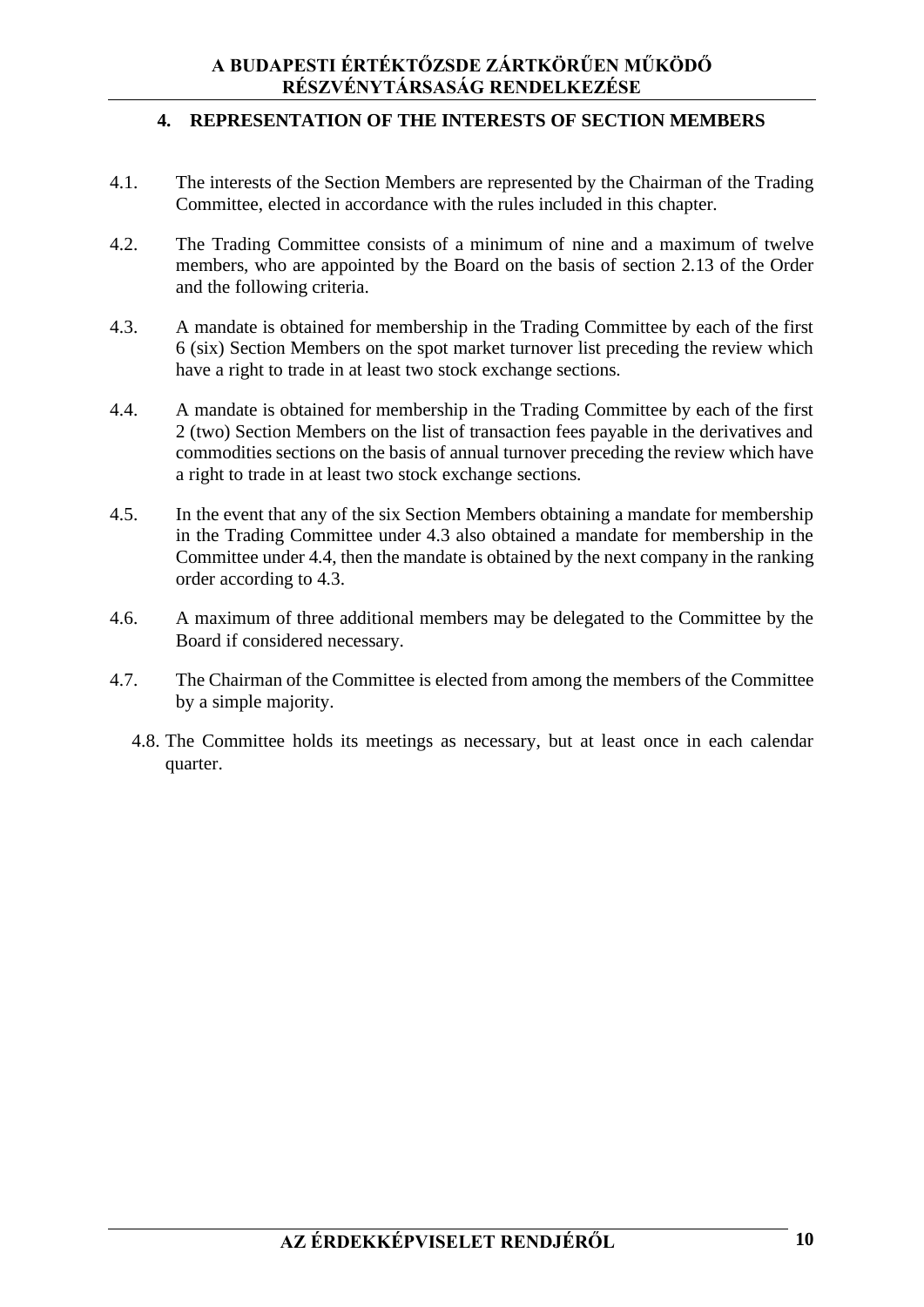#### **5. REPRESENTATION OF THE INTERESTS OF THE INVESTORS**

#### **Rules for the election of the person representing the investors**

- 5.1. The interests of the investors are represented by a representative elected in accordance with the rules in this chapter.
- 5.2. Market players' organisations who registered themselves with the CEO at least 3 months prior to the publication of the announcement calling for the election of the Exchange representative as required by the Disclosure Regulations and who perform their representative duties at the time when making the required statement are entitled to participate in the election and recall of the representative of the investors.
- 5.3. The announcement is made using the original or a public notary certified copy of the Deed of Foundation and the decision by the Court of Registration. The registered market players' organisations shall report to the CEO any changes regarding their activities as representatives.
- 5.4. The Exchange recognises the appointment or recall of the elected representative of the investors of those eligible to vote are in favour of the person by a simple majority. During the voting procedure, each Market Player Organisation is entitled to 1 (one) vote for either every 100 (one hundred) member or HUF 10,000,000,000 (ten billion) in assets, whichever the respective organisation opts for. Should the Market Player Organisation have fewer than 100 (one hundred) members or the assets owned by its members or managed by the organisation is less than HUF 10,000,000,000 (ten billion), the respective organisation is entitled to 1 (one) vote.
- 5.5. The number of votes for those eligible to vote shall be determined on the basis of the certified membership data registered no earlier than 30 (thirty) days before the scheduled date of the vote and the verifications including the total figures issued by the investment service providers.
- 5.6. The elected representative shall announce the election result and the documents verifying compliance of the election with the rules to the CEO using the originals or public notary certified copies. In its decision, the CEO shall, without delay, declare whether the election of the representative was in compliance with the relevant regulations. Any stakeholder may appeal against the decision of the CEO in writing submitted to the CEO and addressed to the Board of Directors within 15 (fifteen) days of the publishing of the decision. The decision about the appeal is made at the next meeting of the Board of Directors.
- 5.7. The elected representative shall hold office until the date of the next electoral General Meeting.
- 5.8. At least 15 (fifteen) days prior to the date of the next Electoral General Meeting, the CEO shall publish a notice for the persons eligible to vote, informing them about the expiration of the term of office of their representative on the day of the General Meeting and calling them to nominate their candidates before the day of the General Meeting.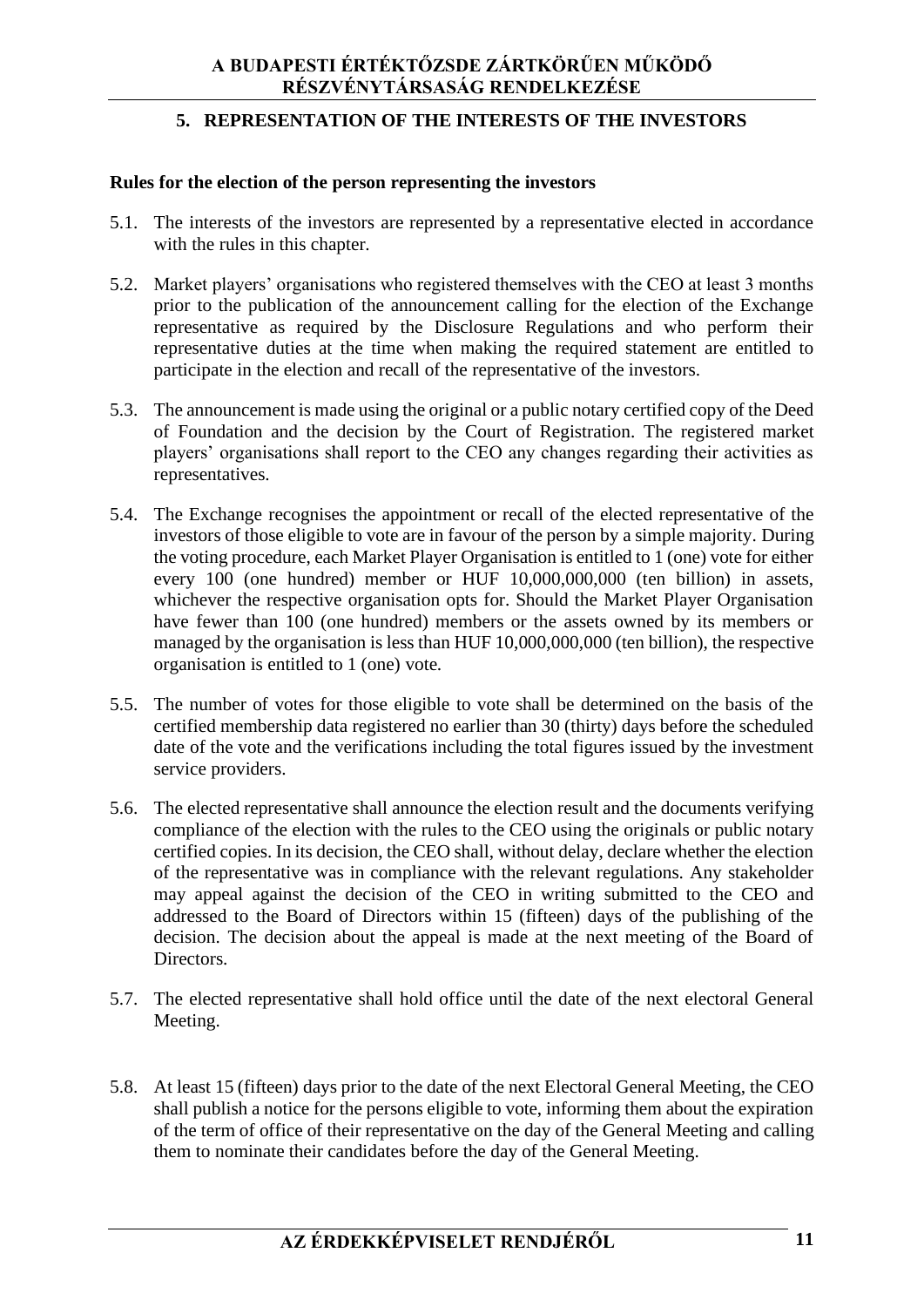- 5.9. The name of the investors' representative is announced by the acting chairman of the General Meeting at the Electoral General Meeting.
- 5.10. Should the investors' representative not be appointed by the deadline, the procedure shall be repeated until a result is produced. The name of the investors' elected representative shall, without delay, be published by the CEO and announced by the acting chairman at the next General Meeting.
- 5.11. Should the term of office of the investors' representative be terminated for any reason prior to the next Electoral General Meeting, the CEO shall call upon those eligible to vote in an announcement within 5 (five) days from the day he learns about the cancellation and request that within 15 (fifteen) days of the publication of the announcement they submit the names of their candidates for the representative of the investors. Should the investors' representative not be appointed by the deadline, the procedure shall be repeated until a result is produced. The name of the investors' elected representative shall, without delay, be published by the CEO and announced by the acting chairman at the next General Meeting.
- 5.12. All announcements regarding the election of the investors' representative shall be officially published.